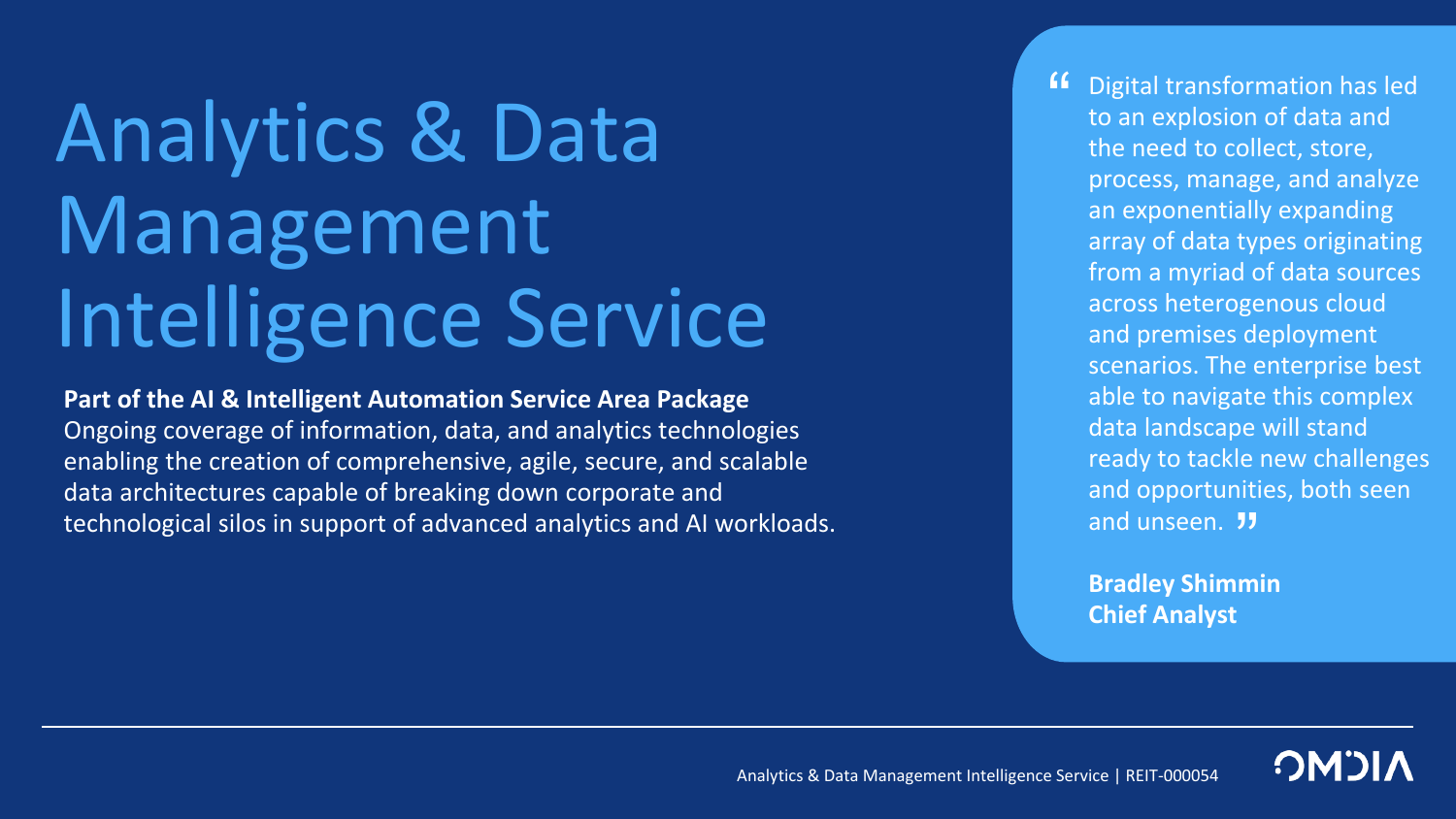**OMOL** 

# Analytics & Data Management Intelligence Service

*Part of the AI & Intelligent Automation Service Area Package*



- Understand the role of digital transformation, data science, information management, big data, and hybrid/multicloud practices.
- Evaluate products by category to assess their applicability and advantages.
- Discover the challenges and opportunities for specific roles such as data scientist, data engineer, DataOps practitioners, and business users.
- Identify and investigate key industry trends such as evolution of content management systems, data warehouses, data lakes, and databases in support of advanced analytics and AI workloads.
- Find out more about the market for data and information processing, management, governance, privacy, and more.
- **Investment plans over the next 18 months**

#### **HOW OMDIA HELPS YOU KEY QUESTIONS ADDRESSED**

- How will leading-edge data and analytics technologies enable new applications and business models?
- Who are the key ecosystem participants driving new data, analytics, and AI paradigms?
- How are business applications evolving to incorporate AI and analytics insights?
- Coverage of evolving information management, data storage and processing platforms, analytics tools, and data management solutions.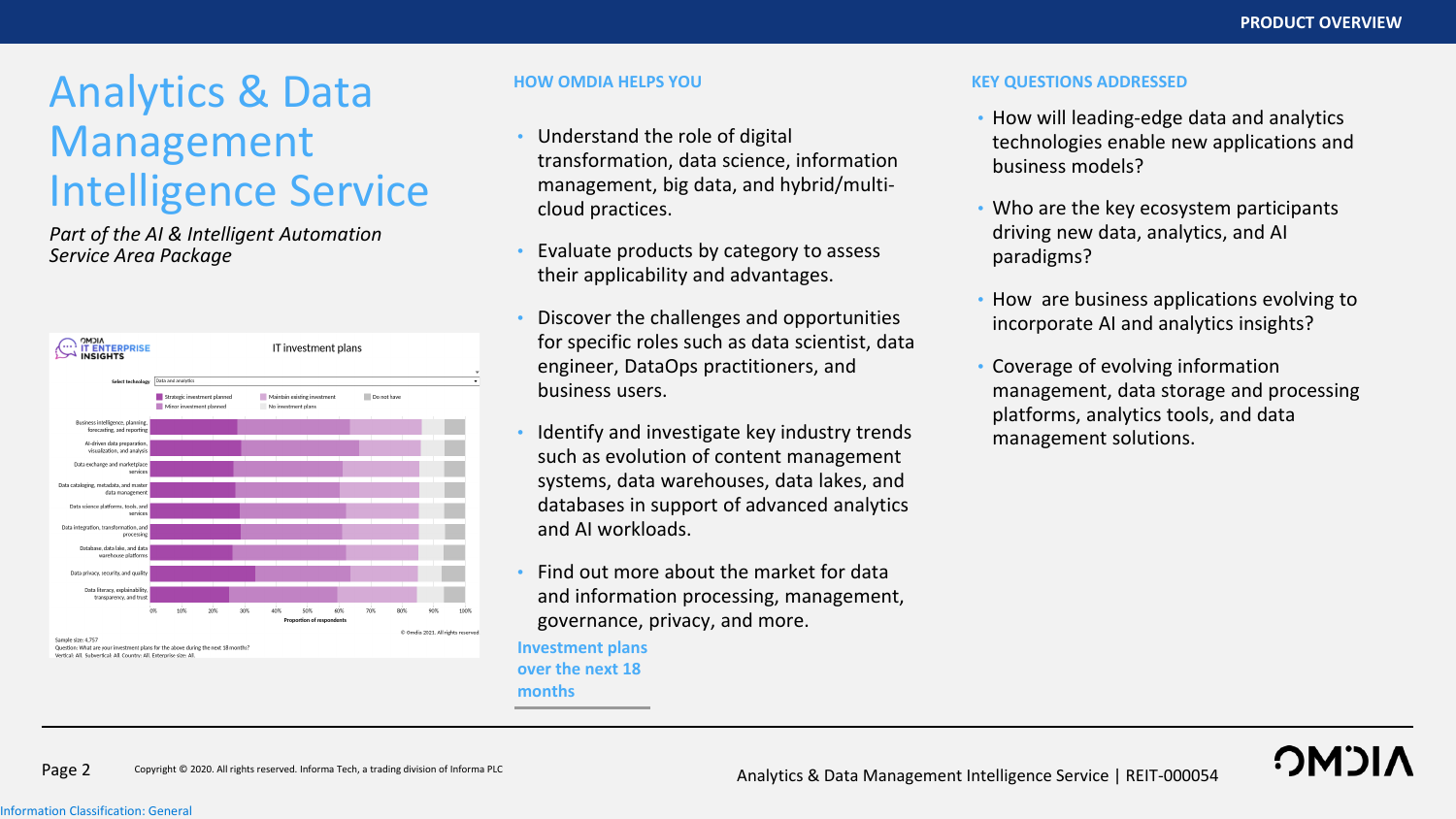### Analytics & Data Management: Meet the Analysts



**Natalia Modjeska** Research Director, AI & Intelligent Automation



**Bradley Shimmin** Chief Analyst, AI Platforms, Data & Analytics



**Sue Clark** Associate Senior Analyst, Enterprise Content Management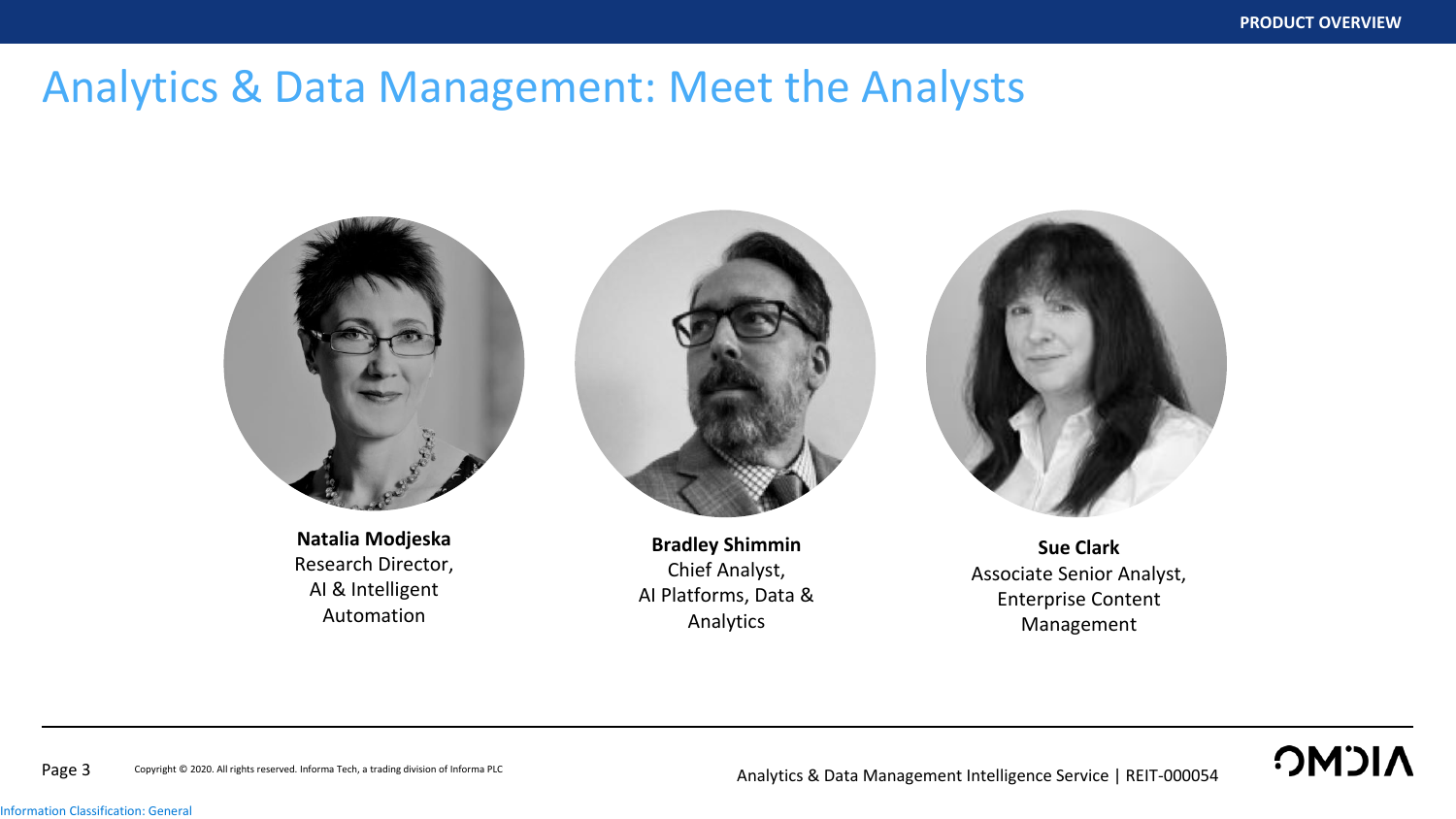### Analytics & Data Management: Deliverables



**MARKET FORECASTS**

*—Annual—*

A five-year view on growth in information and data management software markets, segmented by vertical, region, country, and function -- updated annually.



### **MARKET LANDSCAPES**

—*Annual—*

Assessing emerging markets for data analytics and information management



### **REPORTS**

—*Annual—*

Reviewing modern data warehouses in support of both structured and semi-structured information



**CASE STUDIES**

Recommendations, best practice, and advice from realworld product and service deployments

—*Quarterly—*

### **ANALYST INSIGHTS**

—*Ongoing—*

Analyst commentary on market shifts, technology and regional developments, vendors, events, and more



### **ANALYST ACCESS**

—*Ongoing—*

For prompt responses to urgent and unique questions.

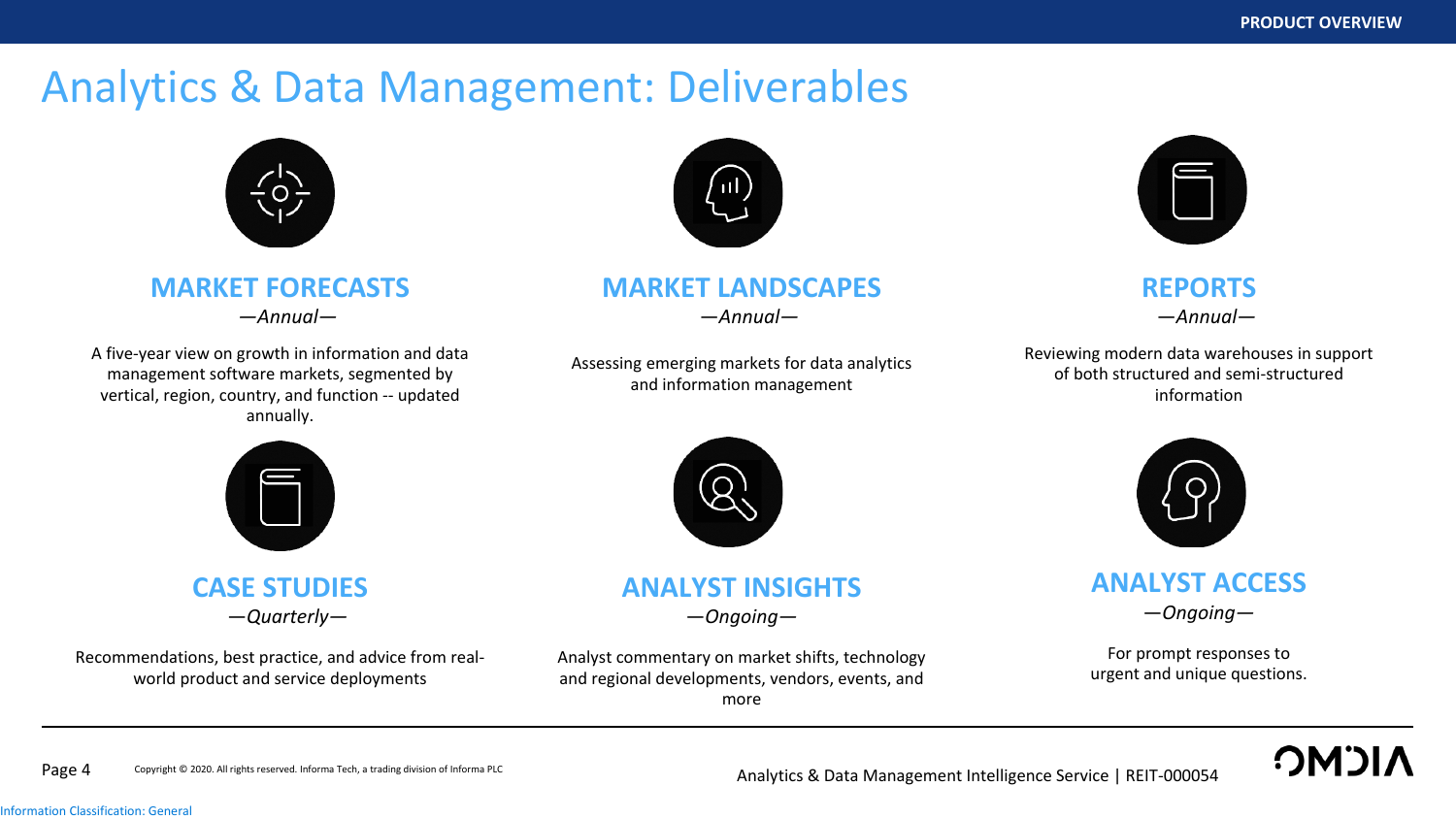### Analytics & Data Management: Market Data

#### **Market Landscapes**

Assessing the evolving market for modern data warehouse platforms, which are evolving rapidly to tackle modern, cloud-native services, hybrid/multi-cloud deployments, as well as disparate data and analytics workloads.

**Frequency**: Updated annually

#### **Market Forecasts**

Omdia's analytics and data management software market forecast provides revenue estimates for key segments for a five year period, covering four regions, eight subregions, 20 countries, and 16 verticals. Market segments are Data integration, management, and processing; Business intelligence and analytics; Data storage infrastructure; Data science platforms, tools, and services; Data governance, privacy, and security, and Enterprise information and content management.

#### **Frequency**: Updated annually

#### **Market Maturity Study**

Building on primary enterprise practitioner research, Omdia will provide an ongoing, in-depth analysis of current market trends in analytics and data management. Areas of analysis will include the following.

- The evolving role data in supporting digital transformation projects
- Best practices in building a culture of data across the enterprise
- Emerging data and analytics engineering roles
- Comparative data maturity across region, vertical, and use case
- Technical and corporate challenges in building continuous intelligence

**Frequency**: Updated annually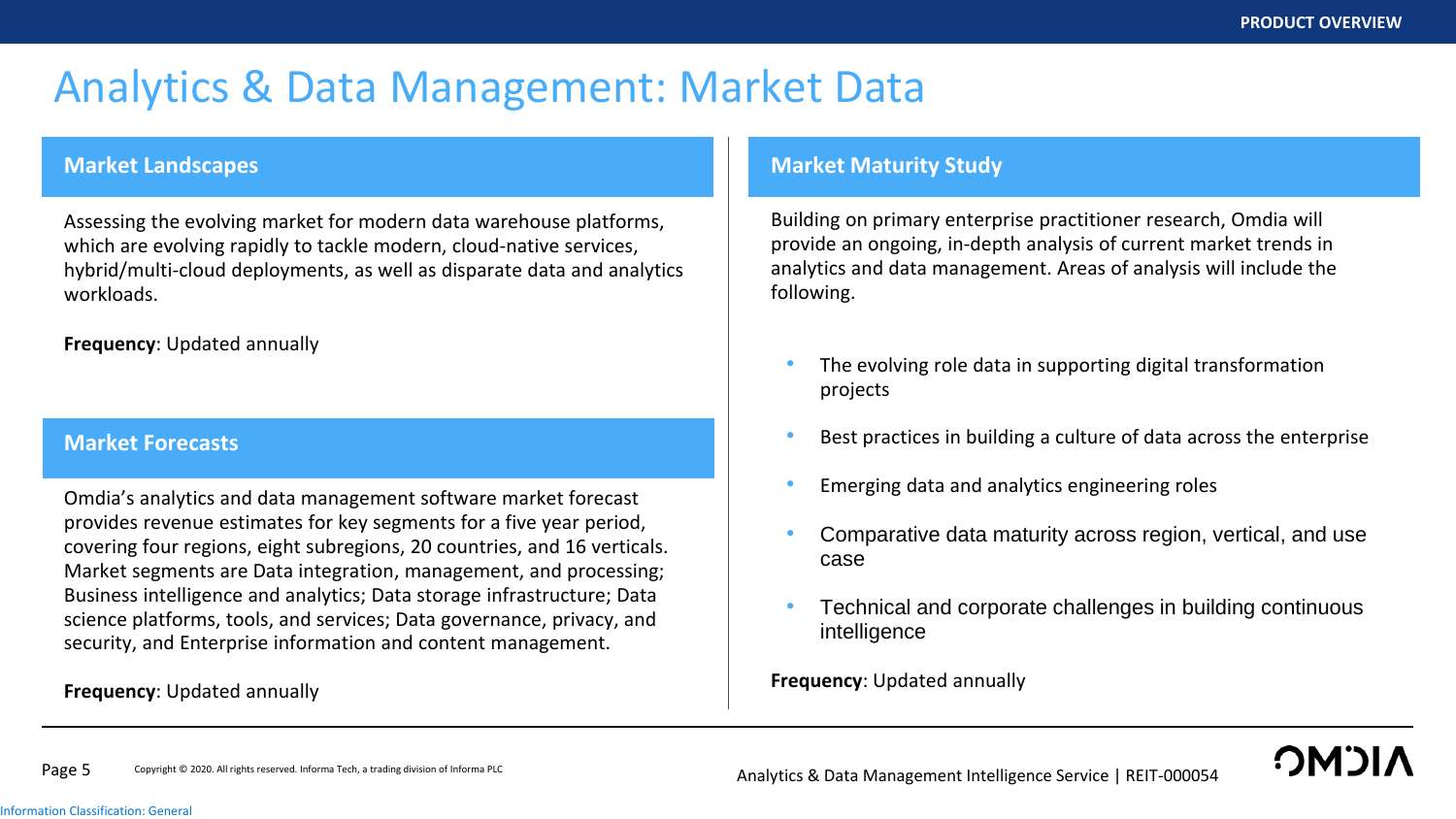## Analytics & Data Management: Reports

Reviewing how information management, data storage, and data processing practices will evolve for companies seeking to adopt a datadriven, AI-infused culture of intelligent innovation. Solutions covered will include:

- Modern data warehouses and the myth of the data lakehouse
- Bringing the power of graph databases to bear on AI in the enterprise
- Exploring edge-savvy databases for AI workloads
- Solving the AI observability whodunnit
- Streaming data and the myth of continuous intelligence

**Frequency**: Ongoing

#### **Evaluation Reports Trends to Watch Reports**

Annual trends to watch report providing analysis and evaluation of trends in the field, including from Omdia primary research data into enterprise information and data management. Topics covered will include:

- Prioritizing data across the business
- Building transparent data architectures
- Democratizing analytical insights
- Open-source plus cloud-native tooling
- Pandemic-fueled digital transformation priorities

**Frequency**: Annual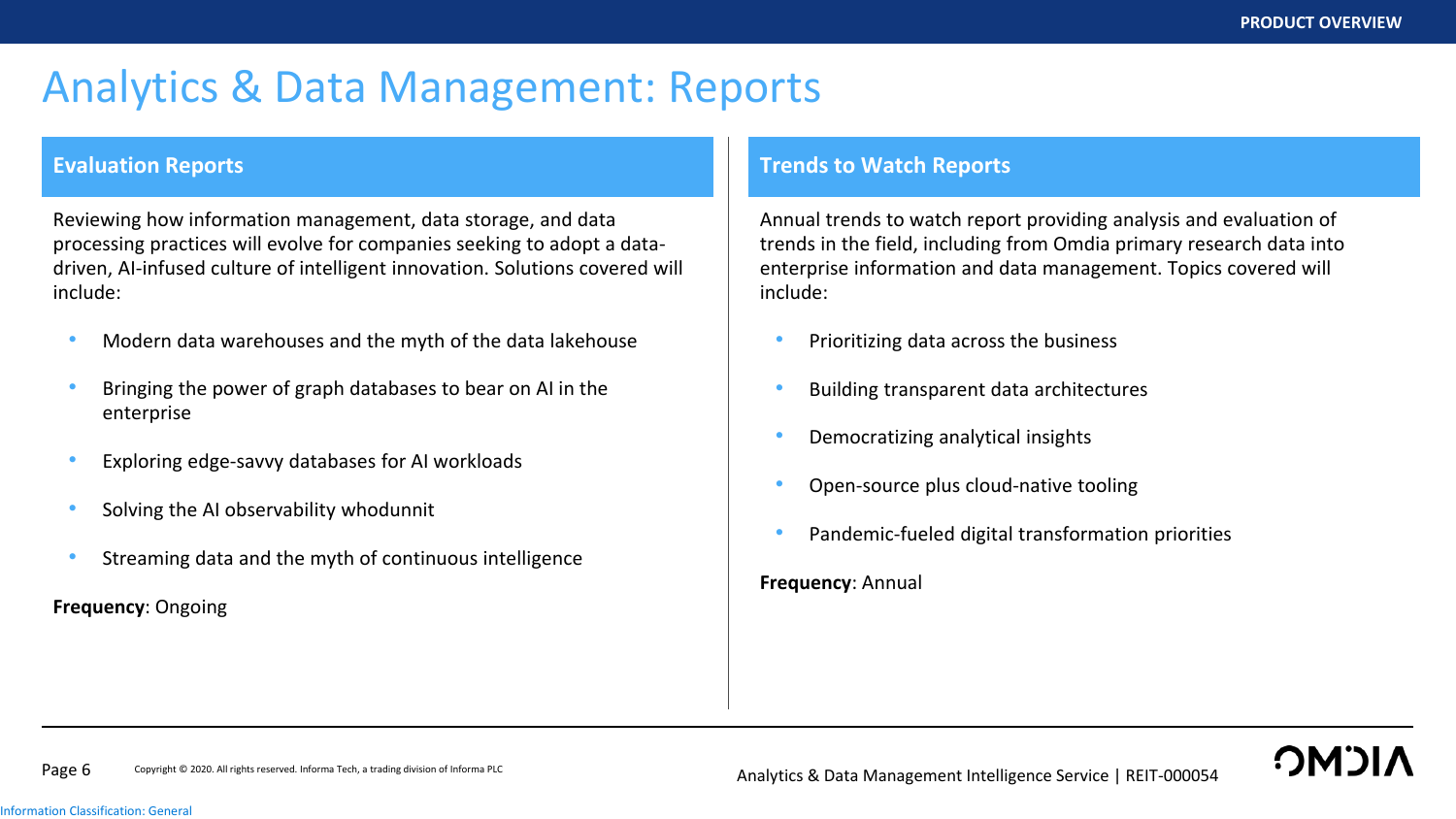**OMOIA** 

### Analytics & Data Management: Research Themes for 2022

| <b>Modernizing the data</b><br>warehouse     | The analytical database market has evolved and expanded considerably in recent years with technology moving from traditional relational data<br>architectures to more flexible columnar and even object stores. This has of course led to a proliferation of databases within the enterprise. Now,<br>technology providers are seeking to simplify things with multi-modal databases that can simultaneously take on disparate data types and workloads<br>within a single, easy-to-manage solution. |
|----------------------------------------------|------------------------------------------------------------------------------------------------------------------------------------------------------------------------------------------------------------------------------------------------------------------------------------------------------------------------------------------------------------------------------------------------------------------------------------------------------------------------------------------------------|
| Turning data consumers into<br>data creators | Customers demanding a more scalable approach to managing data across the enterprise will begin to explore new, distributed data architectures such as<br>data fabrics and eventually data meshes as a means of putting more power into the hands of departmental domain experts and data owners. The<br>objective is to empower these users, encouraging data use and re-use, all without overloading central IT resources.                                                                          |
| Asking more from BI and<br>analytics tools   | Companies are anxious to look beyond historic, departmental business intelligence (BI) and reporting and instead embrace company-wide, contextual,<br>continuous, and prescriptive insights, will begin seeing more opportunities in 2022 built on innovations in natural language processing (NLP), natural<br>language generation(NLG) real-time data streaming, and machine learning (ML).                                                                                                        |
| Improving data through<br>metadata           | As data volume and variety rises, and as software moves more freely between premises, cloud, and multiple-clouds, enterprises will reach out for new<br>ways to manage data. Ideas such as metadata repositories (data catalogs), data fabrics (data as an API service), and data virtualization will take center<br>stage, helping companies do away with data silos, fragile data pipelines, and uneven security/privacy policies, all without disrupting existing infrastructure<br>investments.  |
| <b>Unifying BI and data science</b>          | Enterprise BI and analytics vendors will seek to incorporate AI development capabilities directly into analytics solutions to expand their appeal among the<br>burgeoning market for data science practitioners within the enterprise. This move will coincidentally help drive the use of AI among traditional analytics<br>users as a core data storytelling technique.                                                                                                                            |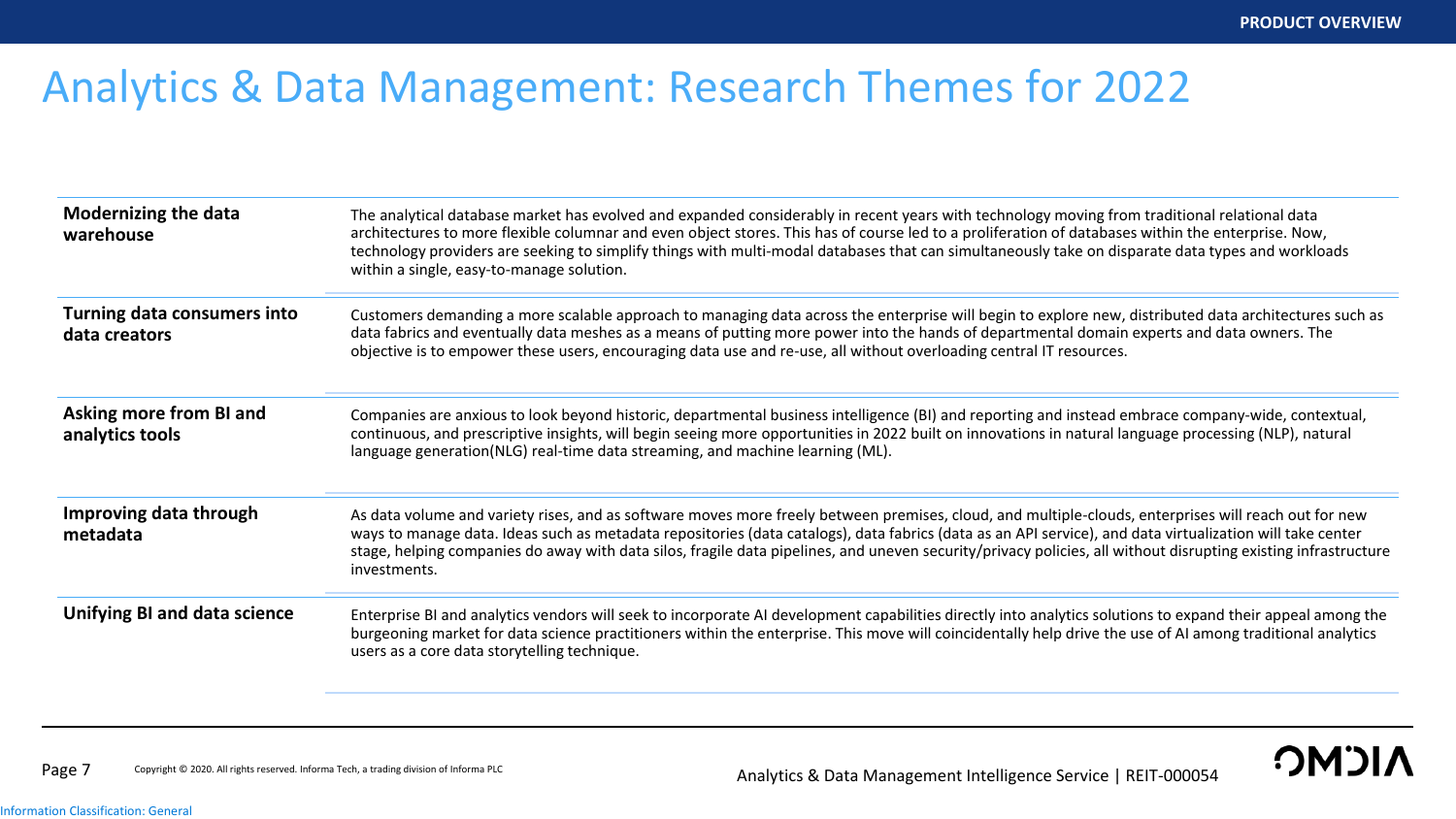### **About Omdia's AI & Intelligent Automation Research**

Omdia provides valuable, detailed, and comprehensive research on the core elements of the AI and IA ecosystem. Our research portfolio spans the entire AI and IA value chain, from AI hardware to AI use cases, applications, software, platforms, and services. We cover a wide variety of companies including AI startups, hyperscalers, chipset vendors, cloud providers, OEMs, IT vendors, AI platform vendors, AI and IT services companies, and enterprises deploying AI and IA across different vertical markets.

Omdia's AI & IA research also provides insights into the drivers and barriers in key vertical markets and examines the challenges, investment strategies, and supplier choices of enterprises that are in the process of adopting and scaling AI, ML, and data science.

Omdia's syndicated AI & IA research is delivered via five distinct intelligence services: Advanced Computing, AI Applications, Analytics & Data Management, AI Business Toolkit, and AI Viewpoints. Through a rich collection of reports, forecasts, surveys, and analyses, each of these intelligence services provides our clients with insights into the latest AI and IA business and technology trends and how these developments affect the market (and their organizations) now and in the future. Our clients also enjoy access to our analyst team, thus ensuring their questions are answered completely and promptly.



### **OMO**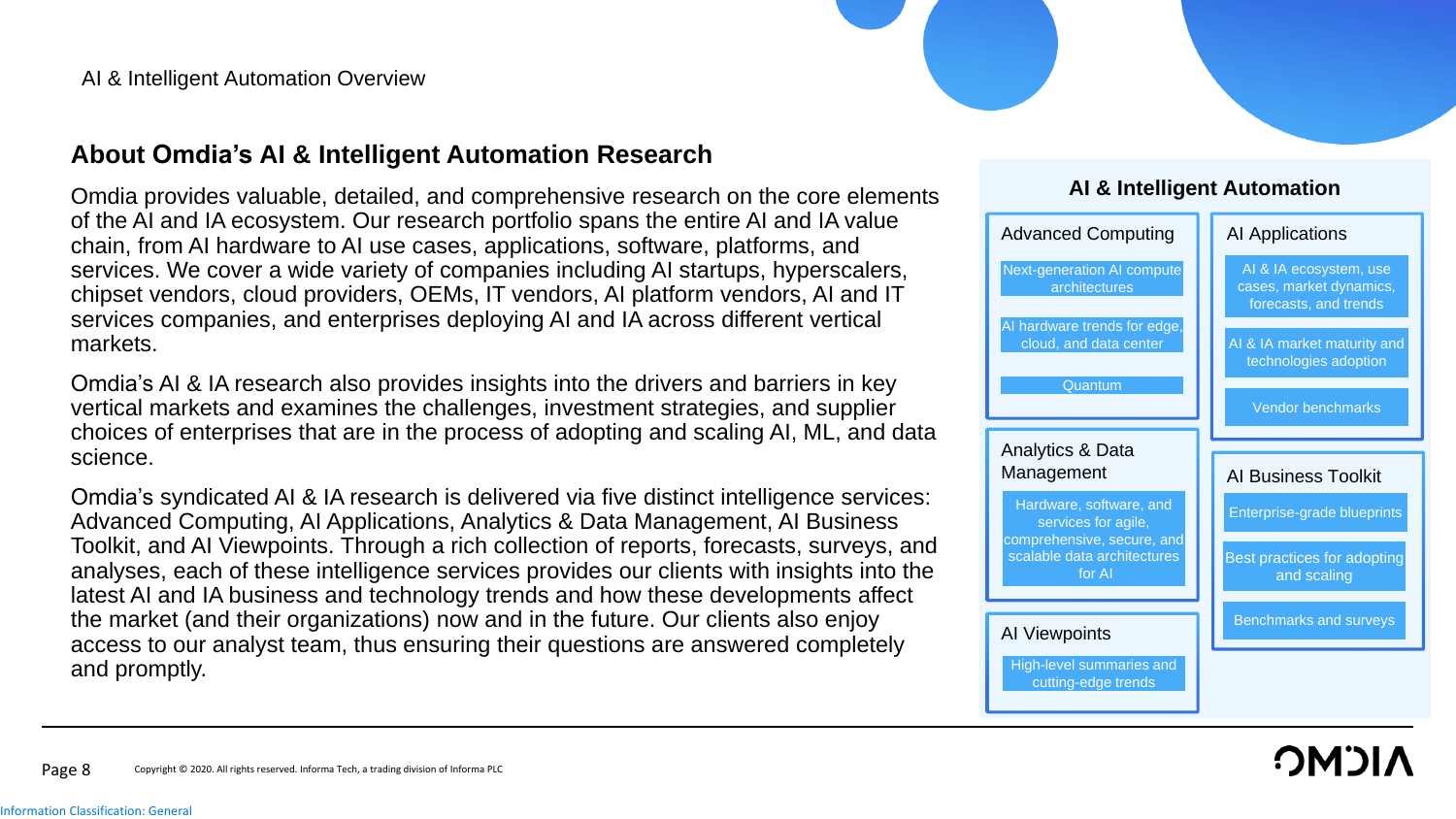# Our "Ask an Analyst" Service Provides Best in Class Customer Support

Whether you need guidance to navigate the service, information regarding our methodologies or you want to better understand a data trend, Omdia's support team is here to help.

### **Draw on our expertise**

- Make the right decisions
- Sanity-check your own findings
- Get the most out of your subscription
- Understand more about our methodologies

Our Ask an Analyst service gives you direct contact via telephone, email or face-to-face session with our expert analyst team:



**Tom Coate** Customer Success Manager



**Kâren Dyer** Customer Success Manager



our service as Excellent or Very Good